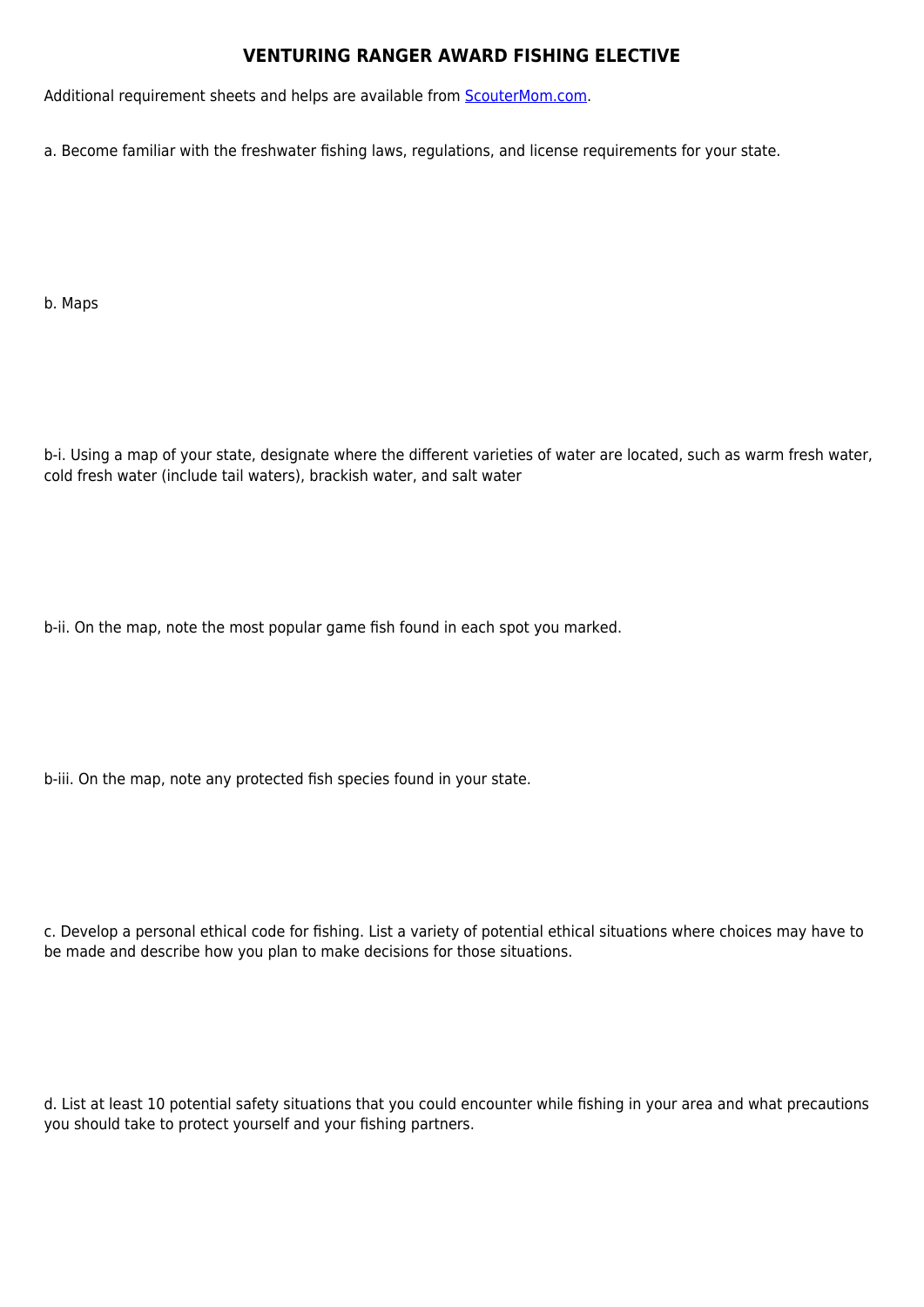e. For two different species of game fish found in your state, learn where they are in the food chain, the types of waters they can be found in, and the type of underwater structure and temperature they might be most likely to be found in during the fall, winter, spring, and summer. Identify any special habitat requirements for spawning and/or juvenile growth.

f. Do one of the following:

f-i. Plan or assist with a National Fishing Week or National Hunting and Fishing Day event (see www.gofishing.org and www.nhfday.org).

f-ii. Assist with a Hooked On Fishing, Not On Drugs program (see www.hofnod.com).

f-iii. Organize and lead a fishing trip or event to introduce other youth to fishing

g. Make a tabletop display or presentation for your crew, another crew, a Cub Scout or Boy Scout unit, or another youth group on what you have learned about fishing.

h. Pick ONE of the three following options and complete the requirements.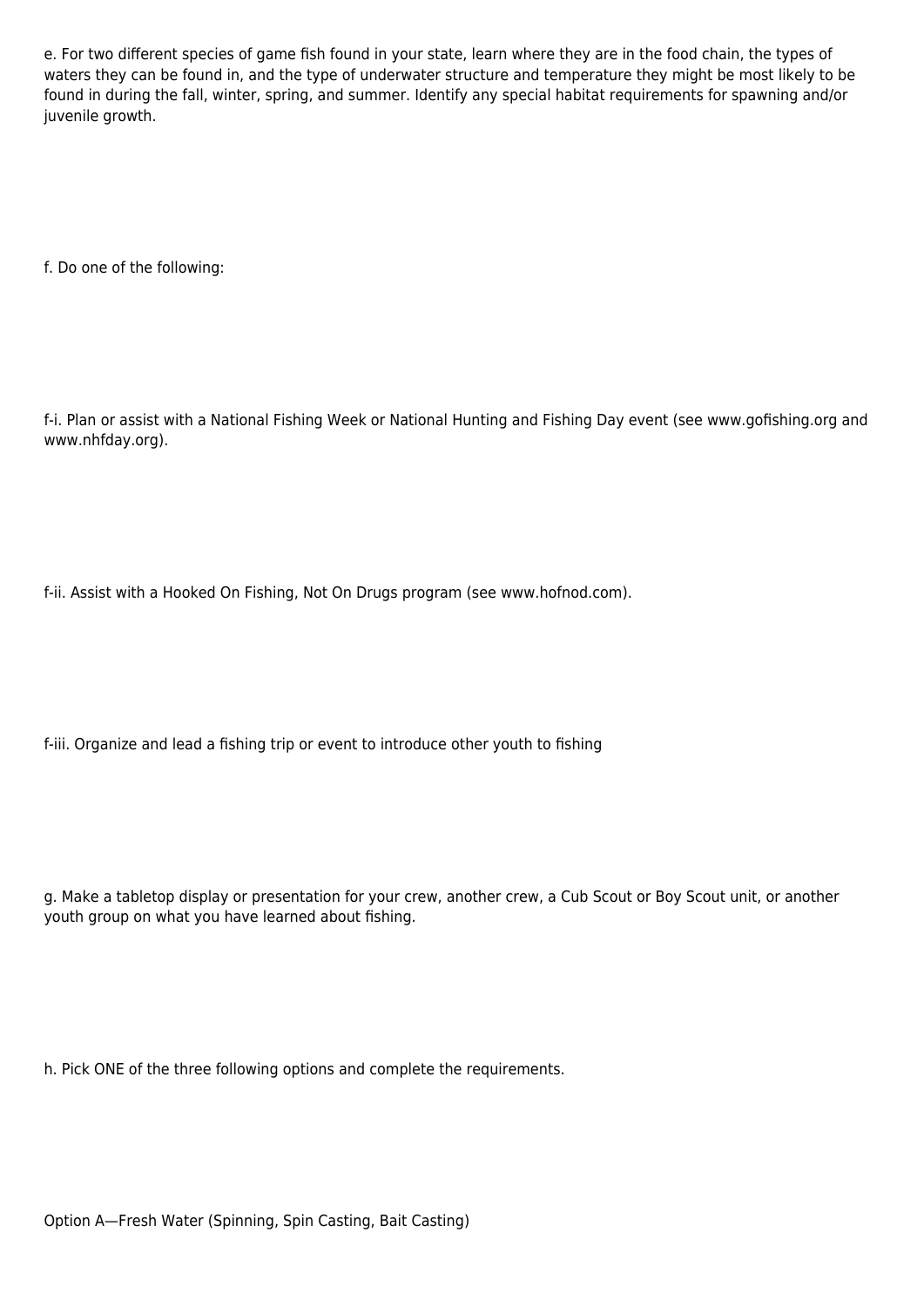hA-i. Catching and cooking

hA-i.A. Catch two different species of fish using spinning, spin-casting, and or bait-casting outfits.

hA-i.B. Learn the proper technique to release fish and release at least one fish, ensuring that it will recover and safely swim away

hA-i.C. Catch another fish, which you will clean, cook, and eat. Study and note several cleaning and cooking options.

hA-i.D. Present to the youth in your crew, another Scouting unit, or a youth group your experience in releasing fish and the cleaning and cooking of fish. Discuss the contrasting experiences.

hA-ii. Learn and teach the following to someone else:

hA-ii.A. Explain the difference between a spin-casting outfit, a spinning outfit, and a bait-casting outfit. Describe the benefits of each type and where and how one might be better for certain fishing situations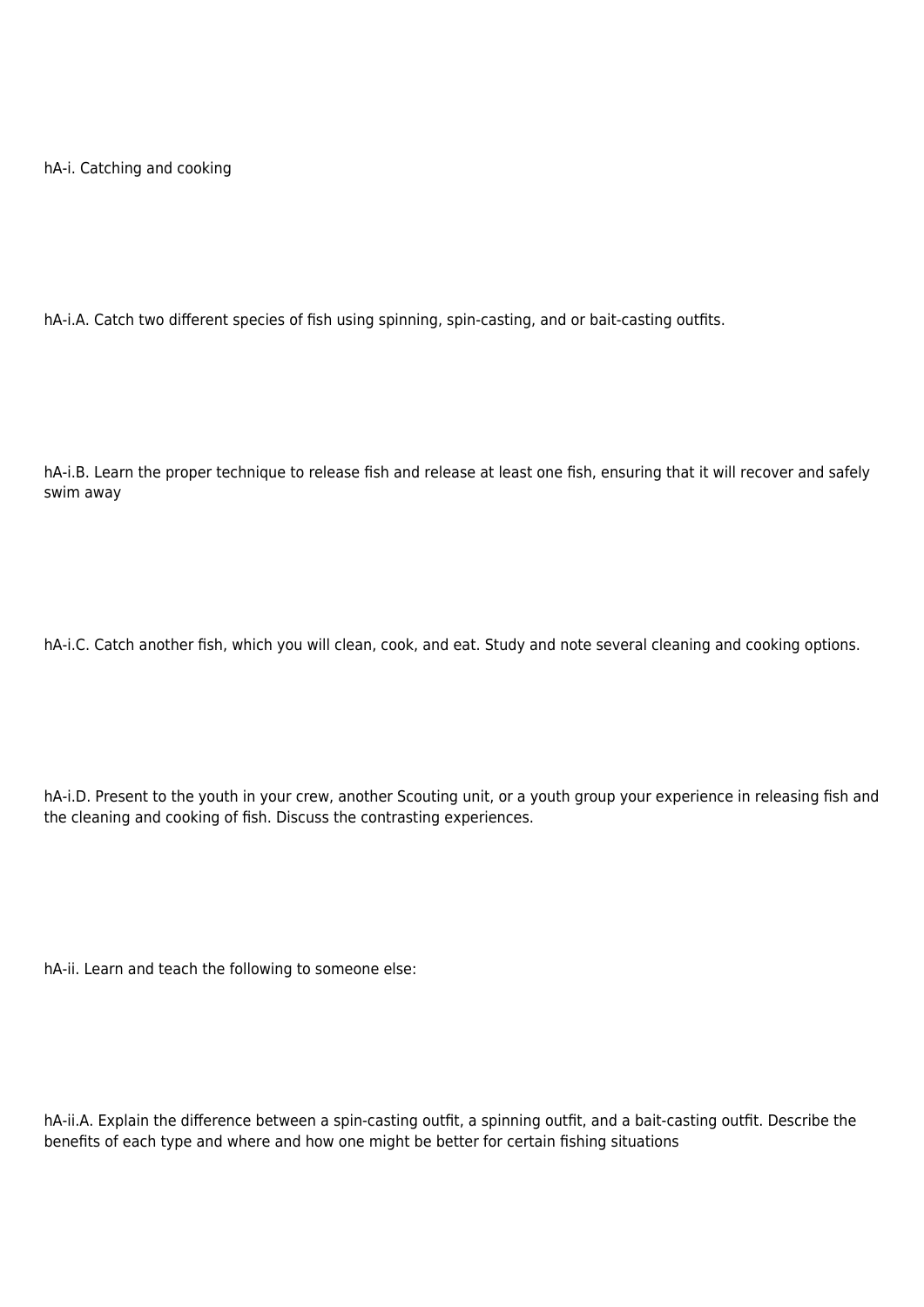hA-ii.B. Study and explain how a reel drag should be used. Teach the proper use and function of drag settings.

hA-ii.C. Teach how to properly play a fish under several situations

hA-ii.D. Study and present the use of basic fishing knots, making sure you can teach at a minimum:

hA-ii.Da. An improved clinch knot

hA-ii.Db. The Palomar knot or a turle knot

hA-ii.Dc. A blood knot or barrel knot

Tie each knot with ease and explain how it is used.

hA-ii E. Show how to cast two of the three types of outfits. With each, demonstrate two ways to make effective casts using targets. Learn safety measures needed to ensure safe casting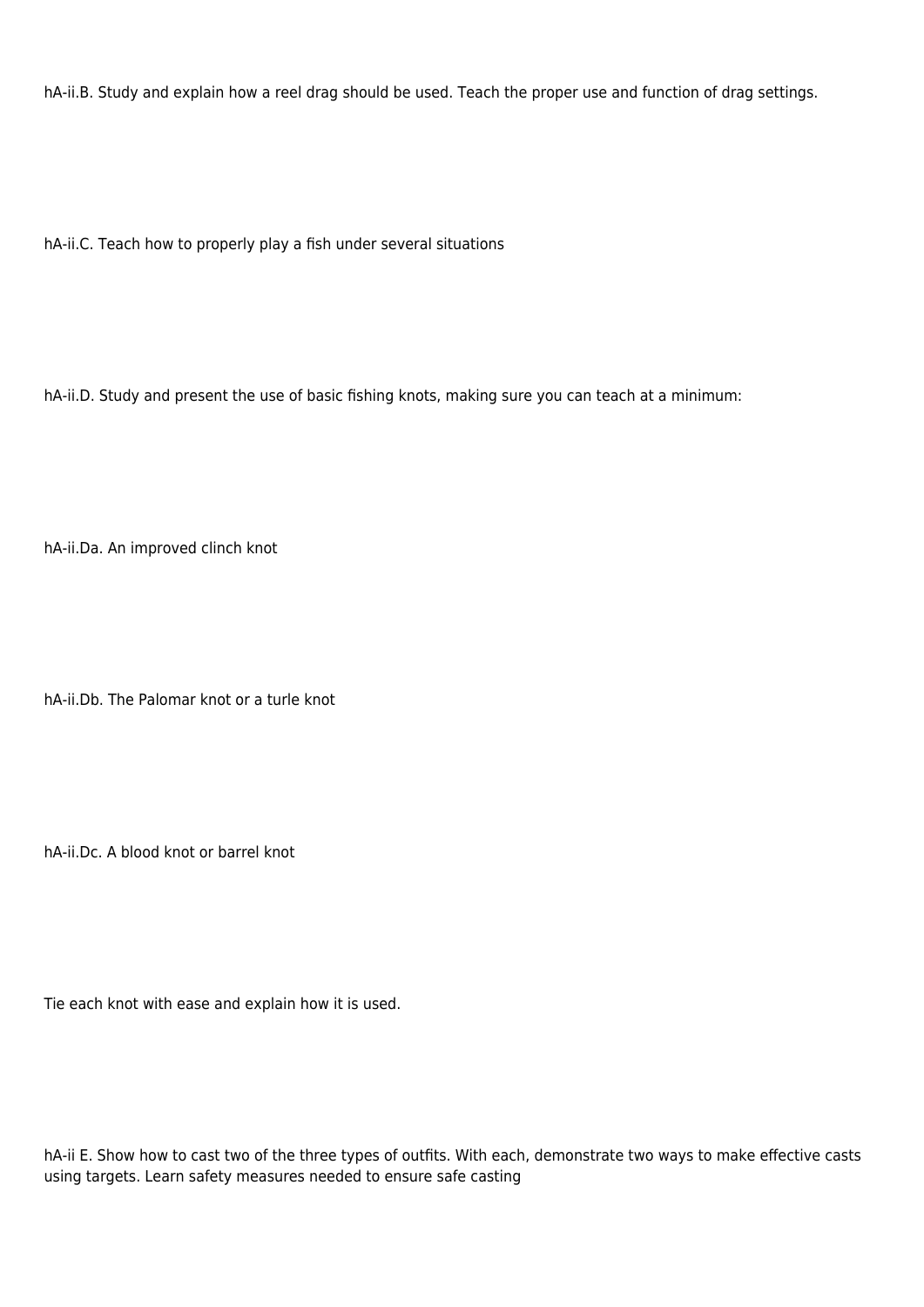hA-iii. Do ONE of the following:

hA-iii.A. Build a fishing rod of your choice

hA-iii.B. Design and make your own fishing lure and explain the fish attracting principle of the lure

hA-iii.C. With approval of the proper agency, plan and implement a fishery conservation project. Contact the local district biologist at your state fish and wildlife agency, go to the International Association of Fish and Wildlife Agencies Web site at www.iafwa.org and click on "Download State Directors Directory." Document your project with pictures and/or acknowledgment from the agency managing the waterway.

Option B—Fly-Fishing

hB-i. Catching and cooking.

hB-i. A. Catch two different species of fish using a fly-fishing outfit.

hB-i. B. Learn the proper technique to release fish and release at least one fish, ensuring that it will recover and safely swim away.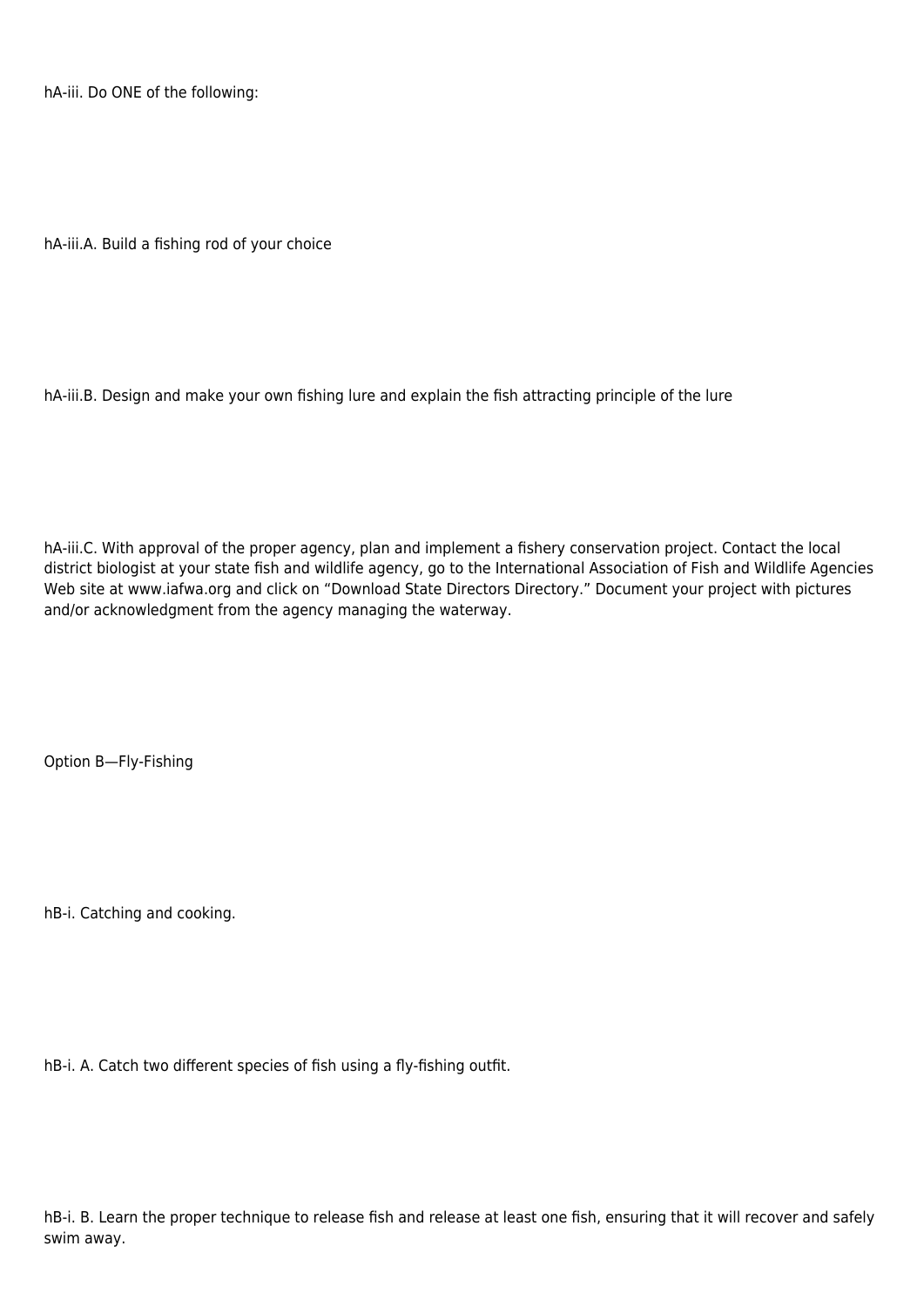hB-i. C. Catch another fish, which you will clean, cook, and eat. Study and note several cleaning and cooking options.

hB-i. D. Present to the youth in your crew, another Scouting unit, or a youth group your experience in releasing fish and the cleaning and cooking of fish. Discuss the contrasting experiences.

hB-ii. Learn and teach the following to someone else:

hB-ii. A. Explain the differences among a dry fly, wet fly, streamer, nymph, and bass bugs or poppers. Describe the benefits of each type and where and how one might be better for certain fishing situations.

hB-ii. B. Study and explain how to match rod, reel, line, and leader to develop a balanced outfit. Explain how to select the right outfit for various fishing situations. Understand the makeup of fly lines and teach the advantages of weightforward lines versus doubletaper lines. Identify and explain the various types of lines and their advantages (floating, sink-tip, and sinking lines).

hB-ii. C. Teach how to properly play a fish under several situations, recognizing that fish exhaustion is critical to catchand-release survival.

hB-ii. D. Study and present the use of basic fishing knots, making sure you can teach at a minimum: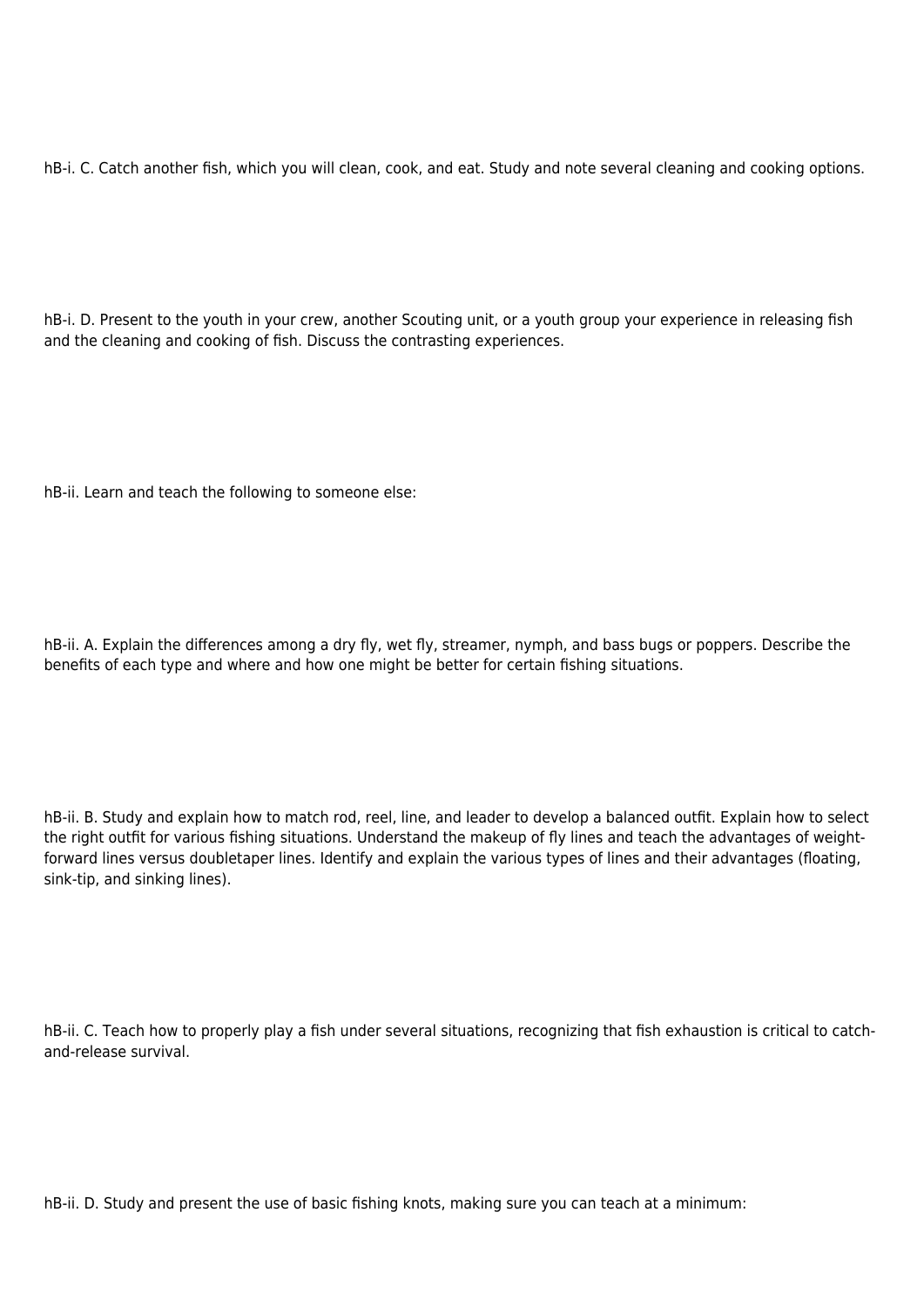hB-ii. Da An arbor backing knot

hB-ii. Db The nail knot or a tube knot

hB-ii. Dc A blood knot or barrel knot

hB-ii. Dd • The improved clinch knot

Tie each knot with ease and explain how it is used.

hB-ii. E. Show how to cast. Demonstrate casting skills, explaining proper grip, casting arc, how to "load" the rod, and how to present the fly. Demonstrate various ways to make effective casts using targets. Learn safety measures needed to ensure safe casting

hB-iii. Do ONE of the following: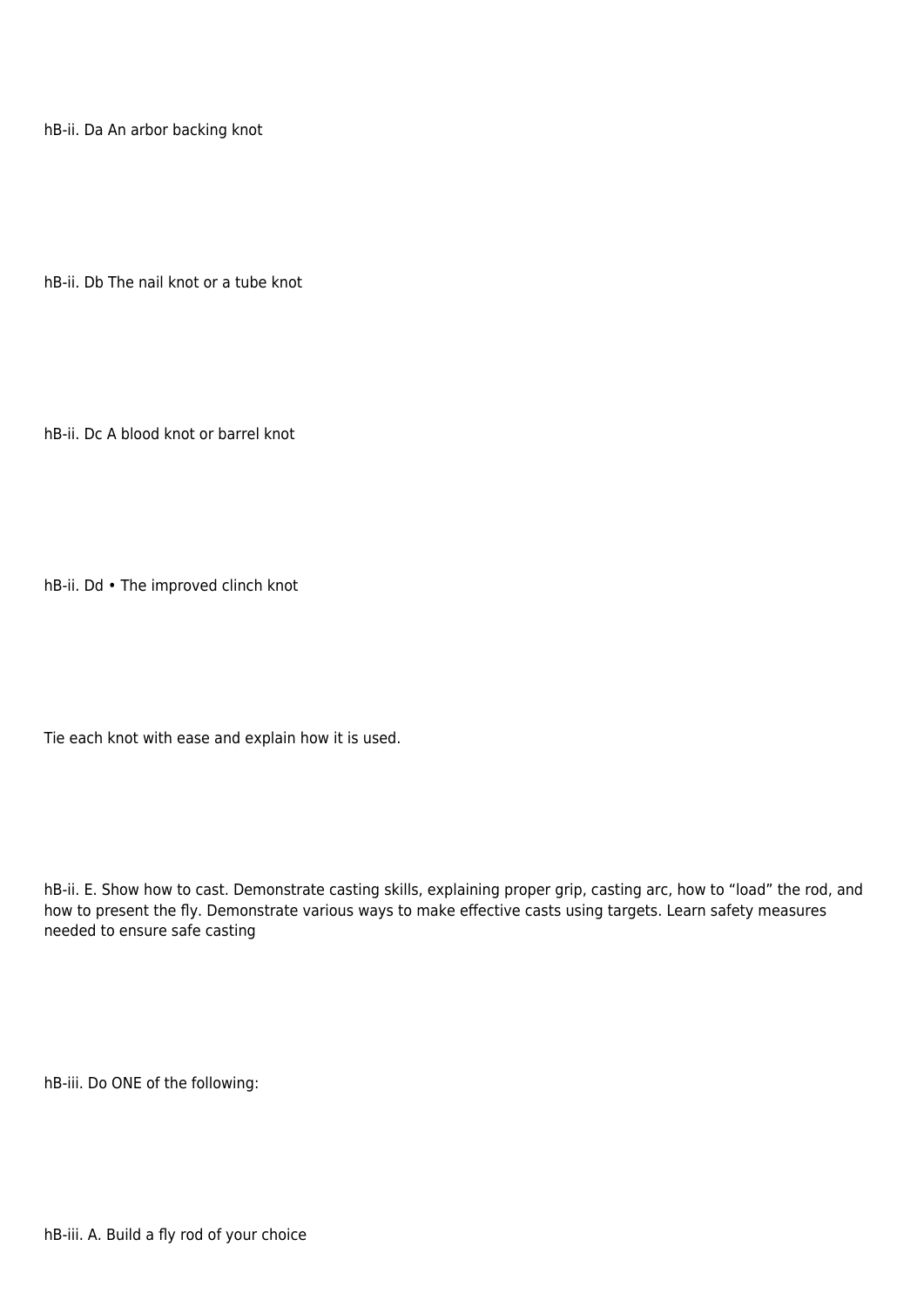hB-iii. B. Tie SIX flies (nymph, wet fly, dry fly, and/or streamer) and explain how each pattern is used to imitate what fish eat.

hB-iii. C. With approval of the proper agency, plan and implement a fishery conservation project. Contact the local district biologist at your state fish and wildlife agency; go to the International Association of Fish and Wildlife Agencies Web site at www.iafwa.org and click on "Download State Directors Directory." Document your project with pictures and/or acknowledgment from the agency managing the waterway.

Option C—Salt Water

hC-i. Catching and cooking.

hC-i. A. Catch two different species of fish by surf fishing, casting from a boat, and/or trolling, using proper equipment.

hC-i. B. Learn the proper technique to release fish and release at least one fish, ensuring that it will recover and safely swim away

hC-i. C. Catch another fish, which you will clean, cook, and eat. Study and note several cleaning and cooking options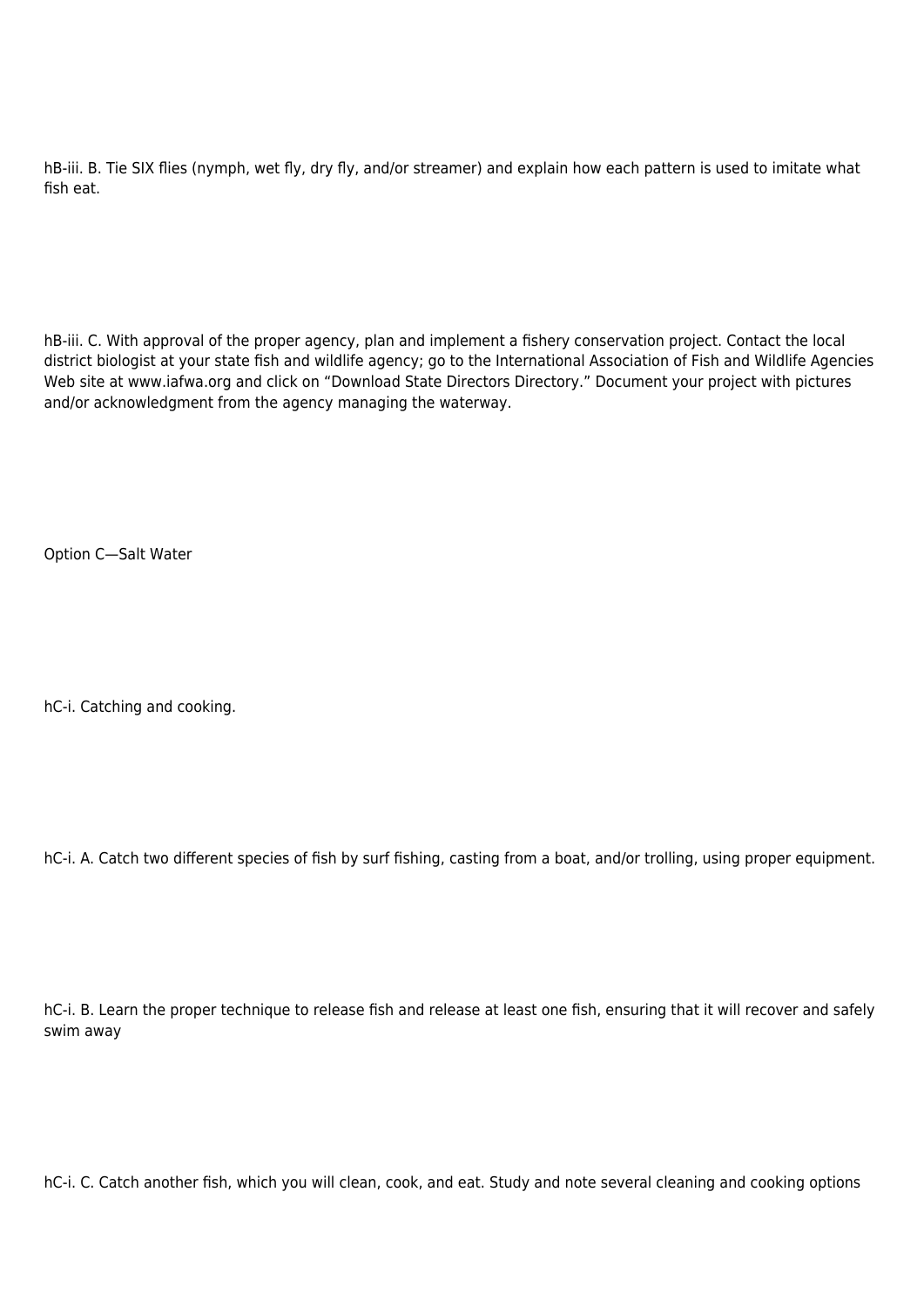hC-i. D. Present to the youth in your crew, another Scouting unit, or a youth group your experience in releasing fish and the cleaning and cooking of fish. Discuss the contrasting experiences.

hC-ii. Learn and teach the following to someone else:

hC-ii. A. Explain the difference between surf fishing, casting from a boat, and trolling from a boat. Describe the benefits of each type and where and how one might be better for certain fishing situations

hC-ii. B. Study and explain how a reel drag should be used. Teach the proper use and function of drag settings.

hC-ii. C. Teach how to properly play a fish under several situations

hC-ii. D. Study and present the use of basic fishing knots, making sure you can teach at a minimum:

hC-ii. Da An improved clinch knot